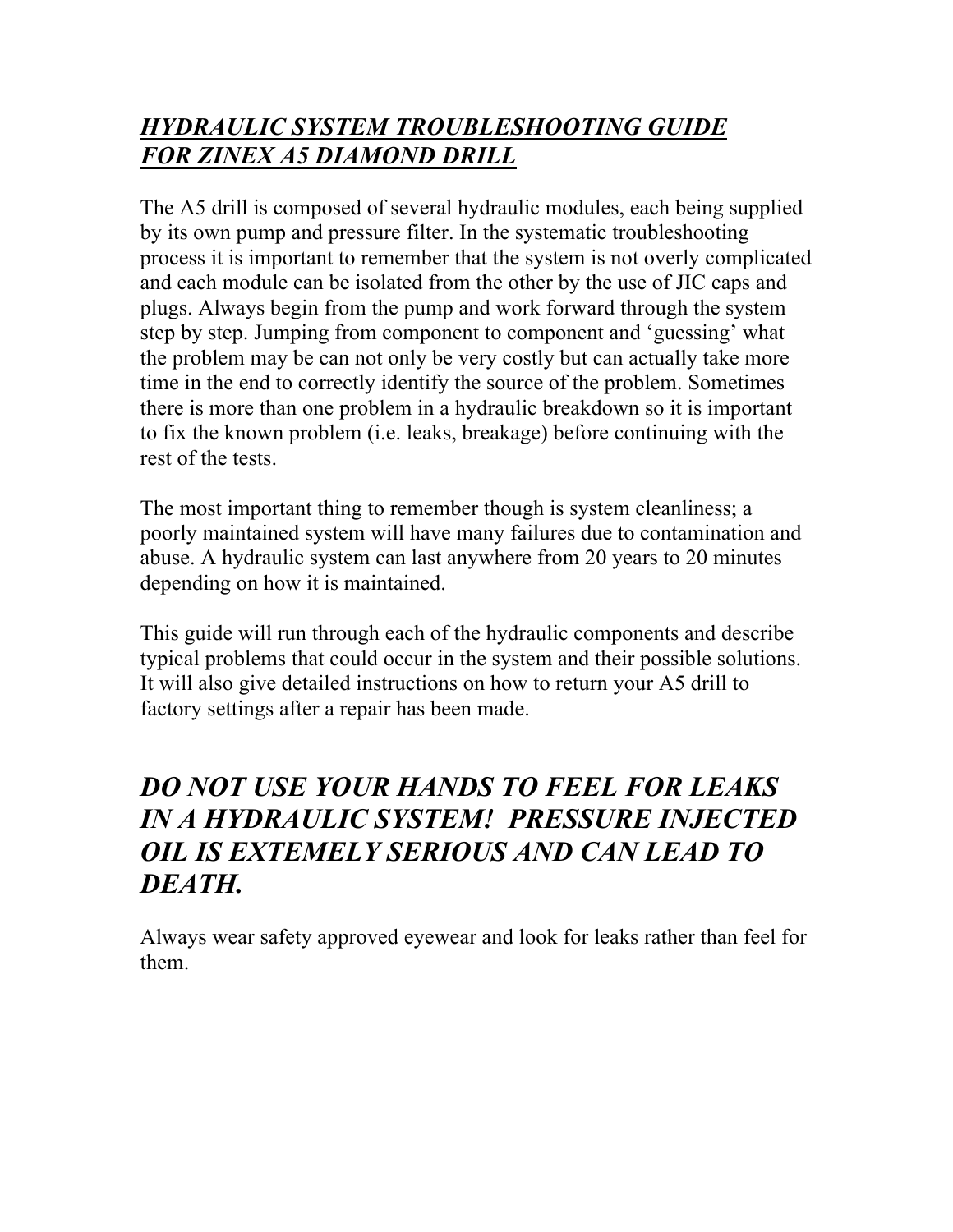## *Procedure for setting the A5 drill Hydraulic system*

This is to be used when replacing any major component in the system or if a well meaning operator has adjusted anything outside of normal operating parameters.

## *An over adjusted valve or pump can lead to catastrophic failure, excessive downtime and loss of life and limb.*

The only components that are set at the Zinex factory are: Main pump load sense, maximum volume on main pump, float valve, chuck/foot pressure reducing valve, last pump (smallest) compensator, slowfeed/float/hoist directional valve relief, wire line port relief's and main valve bank spike relief. For the sake of this guide everything that can be set will be reviewed.

Caliper measurements of the screw settings will be listed after the description on how to set the pressures.

## *MAIN PUMP*:

There are 3 adjustments on this pump; compensator, load sense and maximum volume. The compensator sets the maximum pressure limit for the fast feed and rotation (4500psi). The load sense is your stand-by pressure and it is adjusted to minimize fast feed chatter. The drill will run at this pressure in neutral. Maximum volume is set to provide 40 GPM to the rotation motor which in turn will provide just over 1500 RPM on the drill bit in high gear and the swash adjustment on the dash screwed in.

First, set the load sense adjustment. If this setting is too low you will not be able to reach maximum pump pressure. Start by running the diesel at an idle, then loosen the lock nut on the lower of the two screws on the pump compensator, it is also the one furthest from the pump (you will require a 13mm wrench and a 4mm Allen key). Watch that you do not contact the spinning driveshaft. Turn this screw in until you hear the engine bog down and the pump load up, now back the screw out until the pump just comes off stroke and the engine load decreases. It may take several attempts to get the right spot. Lock the nut once you have the right setting. If the load sense setting is too high, you will not be able to start the engine, if it is too low, the feed cylinder will chatter or hop when fast feeding up or down. If you have a drill with a spike relief installed, there is a port to measure the load sense on the front of the relief block. Use a Stauff test fitting or screw a gauge (0-6000 psi) directly into the  $\frac{1}{4}$ " NPT port. You are looking for a pressure of about 700-800 psi.

Second, set the pump compensator. Have the head all of the way down or all of the way up. Start by loosening the lock nut on the inboard upper adjustment screw and turning the screw almost all the way *out*. If you have a spike relief installed, screw this *in* one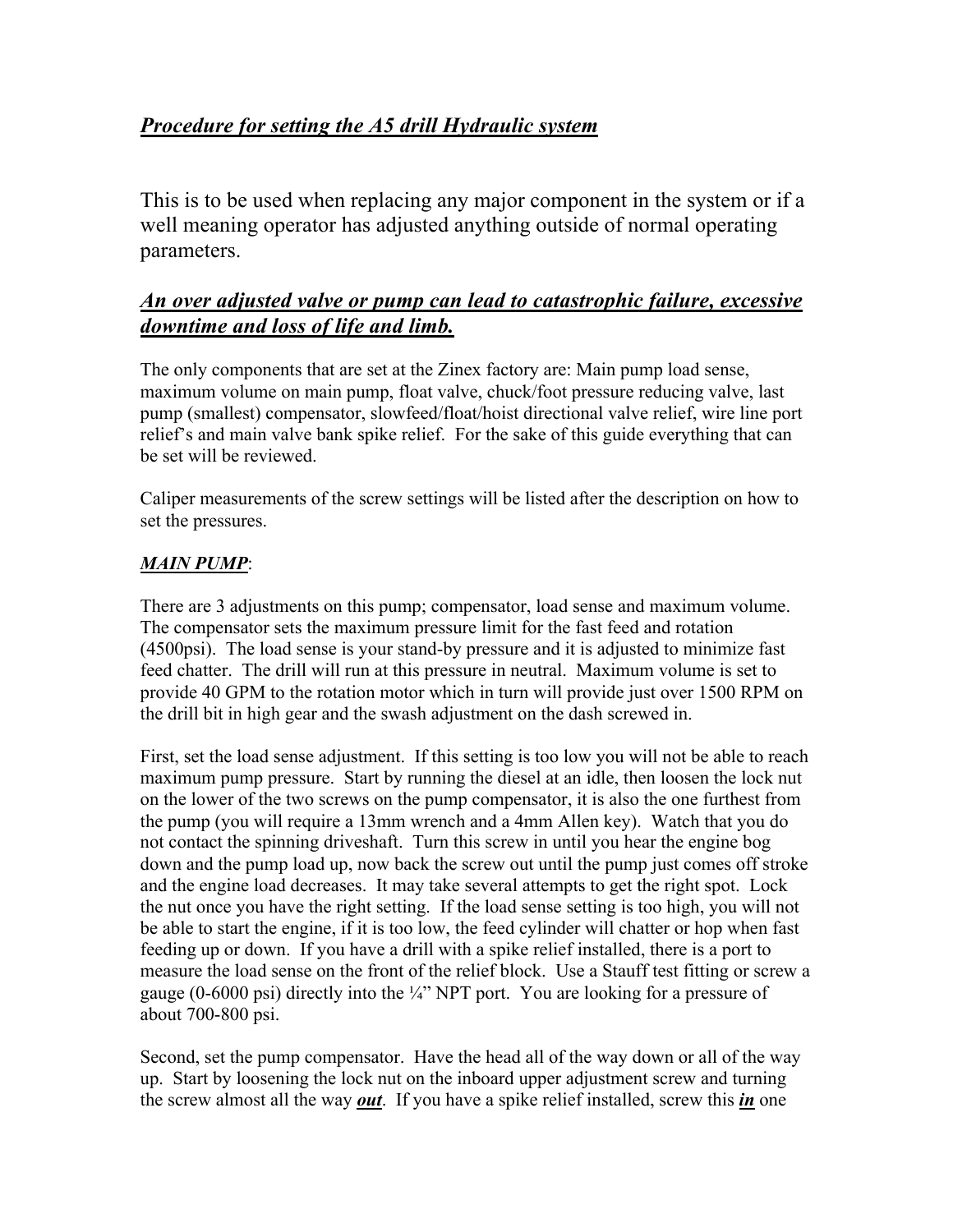full turn. Now set the diesel engine speed to 1500-2000RPM. If you have a helper, have them hold the fast feed lever out or in depending on where the head is. The idea is to deadhead the feed cylinder at one end or the other. With the lever engaged, turn the screw in until 4500 psi is achieved on the rotation gauge. If only one person is doing the adjustment, the pressure will have to be set in stages by going back and forth between the dash and the pump adjustment. Turn the spike relief screw back out that one full turn to return it to the original setting. Detailed setting of this valve is described later.

Lastly, set the maximum volume stop on the pump. This is located on the back top of the pump furthest from the shaft on the main pump. You will require a 1-3/16" wrench, a 10mm Allen key and a tachometer. If you do not have a tachometer a flow meter can be used on the 'B' port of the main hose bulkhead with the flow going away from control panel. Have the head at the bottom of the feed frame and screw the set screw in about  $\frac{3}{4}$ " of the way. Run the diesel engine at 2200 RPM and engage the Rotation, measure the speed of the spinning chuck. You are looking for a speed of 1500-1550 RPM or 40 GPM if you are using a flow meter. You will need to stop the rotation to be able to adjust the maximum volume screw in or out depending on if you need to speed up or slow down. Turning the screw out (counter-clockwise) will make the chuck spin faster; turning it in (clockwise) will make it spin slower.

#### *SECOND PUMP:*

This pump is factory set by Eaton, so if you are replacing the pump as a complete unit it does not need to be adjusted once installed.

If the pump does need to be reset, first disconnect the water pump and plug the two  $\frac{1}{2}$ " JIC lines. Install a 1000 psi pressure gauge in the pump outlet with a ½" JIC run tee or off of the top port on the pump (this is a #3 ORB port and fittings are not very common, so the run tee method is recommended). You will require a 7/16" wrench and a 1/8" Allen key. Undo the lock nut for the smaller of the two adjustments which is the one closest to the shaft. Undo the lock nut on the second adjustment and turn this one out two turns. Turn on the diesel and observe the pressure gauge, you are looking for a pressure of 250 psi. Turn the screw out counter-clockwise to lower the pressure or turn in clockwise to increase the pressure. DO NOT ENGAGE THE WATER VALVE AT THIS TIME! GAUGE RUPTURE WILL RESULT! Lock the nut of the smaller adjustment once this is complete. Next, turn off the diesel and remove the 1000 psi gauge and install a 5000 psi gauge. Turn the diesel back on, open the water flow control valve and engage the water pump control lever. Turn the larger adjustment screw in clockwise to increase the pressure or turn out counter-clockwise to decrease the pressure. The pressure needs to be set at 3000 psi. Lock the nut once this is complete.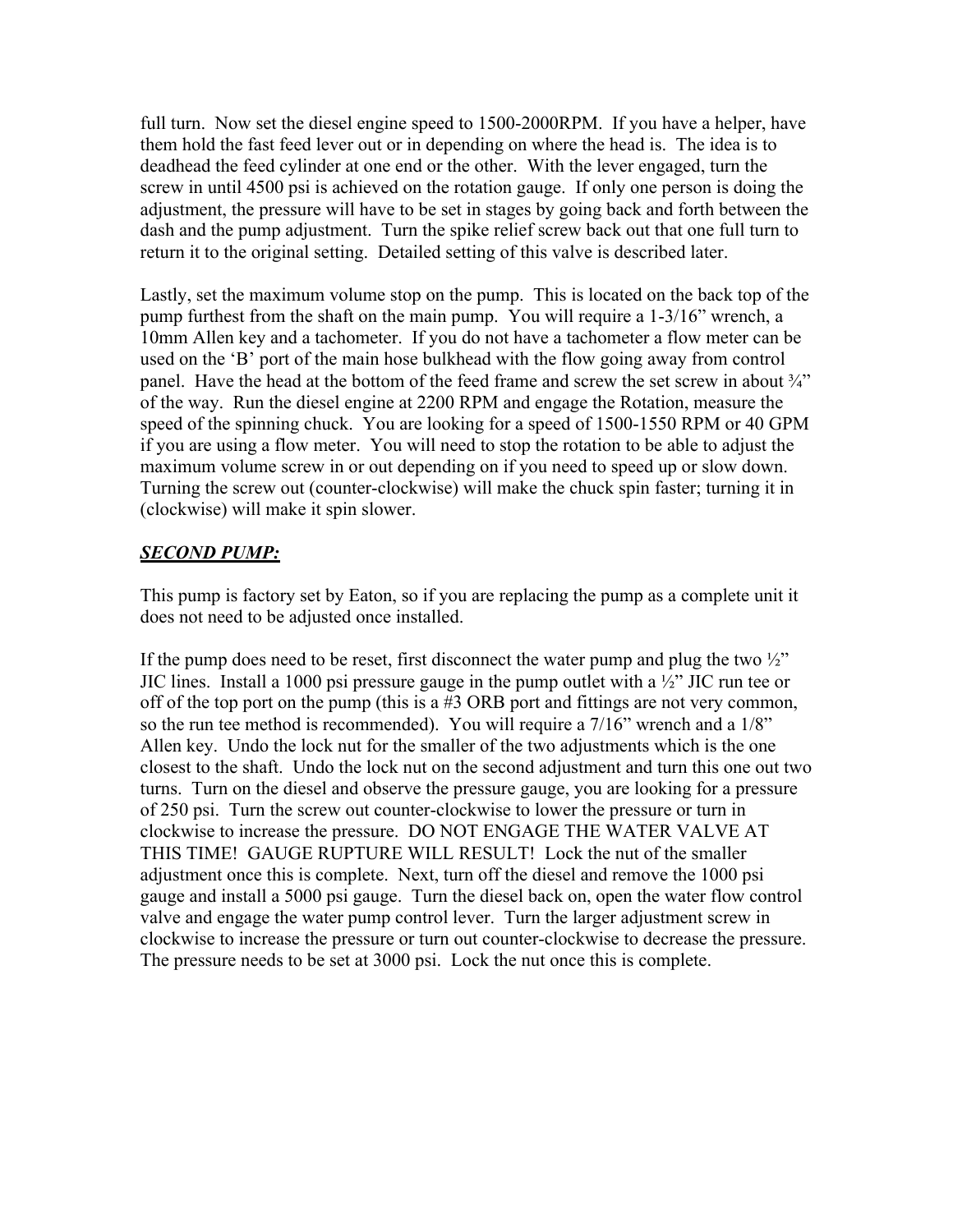## *THIRD PUMP and MIDDLE DIRECTIONAL VALVE: (SMALLEST)*

This pump is also factory set by Eaton, so if you are replacing the pump as a complete unit, it does not need to be adjusted once installed. It is reset by Zinex for the purpose of setting the valve bank relief. The relief is always set higher than the pump compensator.

If the pump does need to be reset or if the smallest valve bank (middle) relief needs to be re-adjusted; first, install a 5000 psi gauge in the inlet line to this valve which comes from the middle pressure filter. Next, close the mud mixer ball valve as having it open will give faulty results. You will require a 7/16" wrench, 1/8" and 4mm Allen keys. Now undo the locknut on the pump compensator and turn this screw all the way in. Undo the locknut on the middle valve relief and turn this screw all the way out. Start the diesel and let it remain at an idle. Turn the middle valve relief screw in clockwise until 3350 psi is obtained on the gauge. Lock the nut for the relief and proceed to turn the pump pressure down by turning the pump adjustment screw out counter-clockwise. Turn the pressure down until 3000 psi is obtained on the gauge and then lock the nut on the pump adjustment. You will hear the pump coming off stroke as you turn the pressure down.

If you do not have a spare pressure gauge, you can remove both of the  $\frac{1}{4}$ " lines going to the hoist cylinders and plug one of them. Undo the line going into the rotation gauge and plug that  $\frac{1}{4}$ " line. Now install the unplugged  $\frac{1}{4}$ " line from the hoist onto the rotation gauge. When setting your pressures you will need to push or pull the hoist valve lever to be able to read the pressure on the gauge.

## *SPIKE RELIEF (IF INSTALLED):*

This relief is installed on all later drills and is available as an upgrade kit to all A5 drills produced before August 2008. The relief is mounted onto the main rotation valve bank with a vent line going back to the tank. It was installed to take some of the hammer out of the system and add longevity to the components.

To set this valve you will require a 9/16" wrench and 5/32" Allen key. Undo the lock nut and turn the adjustment screw all the way out counter-clockwise. Have the head at one end or the other as we need to dead-head the feed cylinder for this adjustment. Start the diesel and turn it up to full throttle. Pull or push the fast feed lever to dead-head the cylinder and observe the pressure on the rotation gauge. You will need to disengage the lever to adjust the screw. Turn in the adjustment screw clockwise until you achieve 2000 psi; now turn the screw in half turn increments, stopping each time to note the pressure on the gauge. Each half turn should yield a 500 psi increase. Keep going until you reach 4000 psi. Once you reach this stage, turn the screw in one and an eighth turns. This should yield a set pressure of about 5100 psi, lock the nut on the screw and push or pull the fast feed lever to ensure the gauge reads 4500 psi. This is the pump pressure setting and you should not hear the pump coming on stroke when you engage the fast feed lever. The relief is set over 500 psi higher than the pump only to remove pressure spikes and should never be bypassing except when clipping a spike.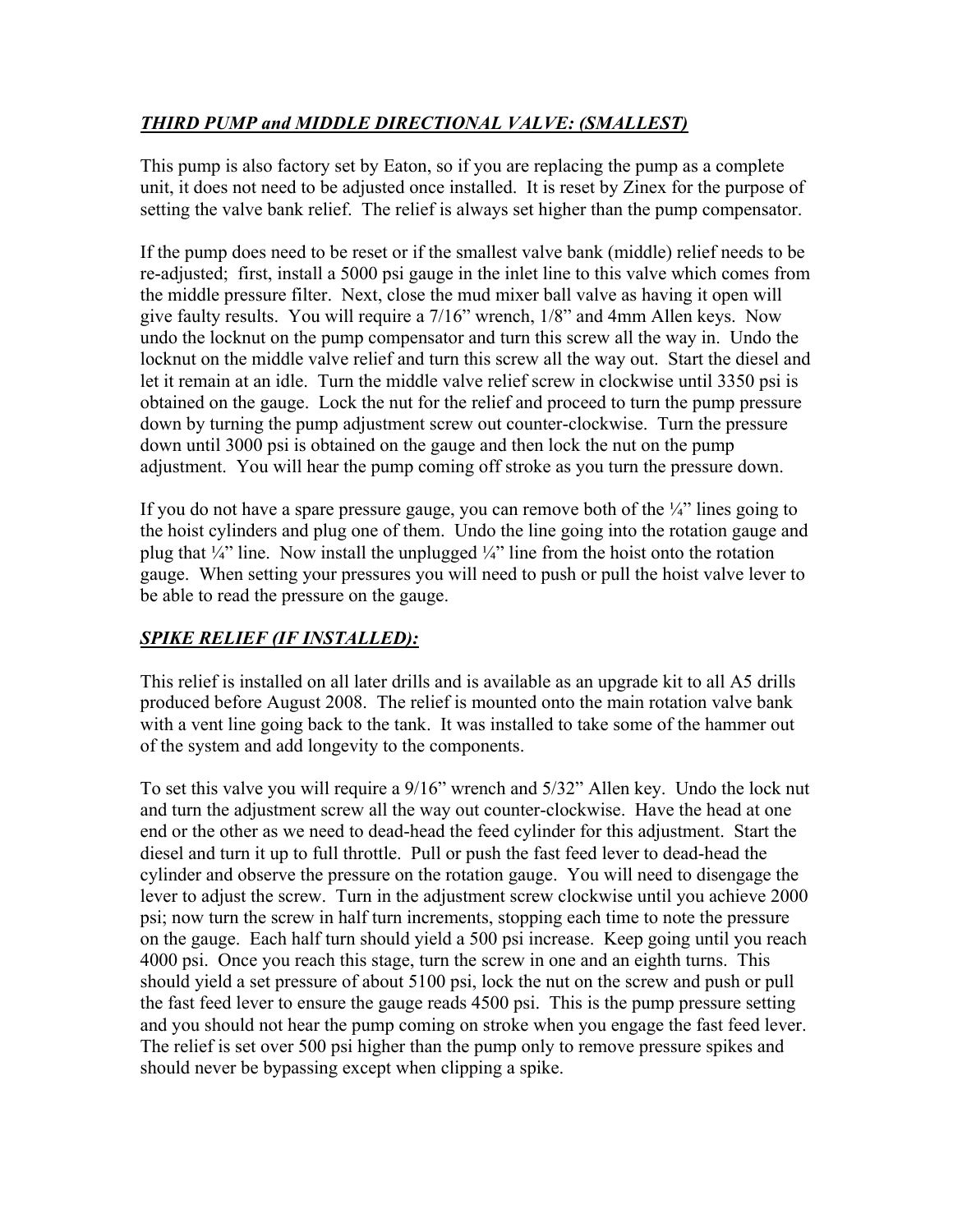### *WIRELINE PORT RELIEFS:*

To set these two relief valves you will need a flat blade screwdriver and a 12" crescent wrench. Start by disconnecting the wireline hydraulic lines and plugging them with  $\frac{1}{2}$ " JIC plugs. Turn on the diesel and run at 2200 RPM. Undo the locknut on the first port relief which is located underneath the wireline control lever, **PULL** the handle to read the relief valve pressure on the rotation gauge. Turn the screw adjustment in clockwise to increase the pressure and out counter-clockwise to decrease the pressure. You are looking to set the valve to 3000 psi. Lock the nut and set the second relief. Setting the second port relief (located under the valve spring box directly opposite the first) is done in exactly the same way as the first, except that you will **PUSH** the lever in towards the dash to be able to read the pressure on the rotation gauge.

## *FLOAT VALVE:*

This adjustment is located on the top back of the holdback block. With no rods in the head it is adjusted so the head has an upward movement when the 'float' function is engaged on the middle valve bank. To set this valve you will need a 9/16" wrench and a 5/32" Allen key. Start by undoing the locknut and turning the screw all the way out. Turn the diesel on and leave it at an idle. Have the head in the middle of the feed frame and engage the 'float' function on the middle valve bank. Turn the adjustment screw in clockwise until the head starts to rise upwards. Lock the nut and disengage the float function. If the head is at the bottom, it will take a little more pressure to 'pop' off of the bottom.

## *CHUCK/FOOT CLAMP PRESSURE VALVE:*

This valve sets the pressure at which the chuck and the foot clamp (rod holder) release. If there is too little pressure, the rod holder will wear on the rod as it rotates. Another effect of too little pressure is the foot clamp grabbing the rods in either rods out or drilling mode due to the momentary pressure drop when fast feed is activated.

The gauge on the dash will tell you the foot clamp pressure only; it needs to remain at 1350-1500 psi. To set this you will need a 9/16" wrench and a 5/32" Allen key. The reducing valve for the clamps is located on the side of the large silver block (Sync block) which is mounted to the back of the dash panel. Look in the side of the hydraulic stand closest to the drill towards the Sync block and look for the two cartridges that have hex adjustments. You are looking for the cartridge closest to the dash panel with the long wrench flats. Have the diesel running at an idle and put the gold three-way selector valve in the drilling mode. Loosen the lock nut and turn the screw in clockwise to increase the pressure and counter-clockwise to decrease the pressure.

Temperature and air in the clamp lines will affect the pressure setting of the valve and you may need to adjust the valve once the drill has been in operation for a while.

Too much pressure will blow the seals out; too little pressure will have adverse operation.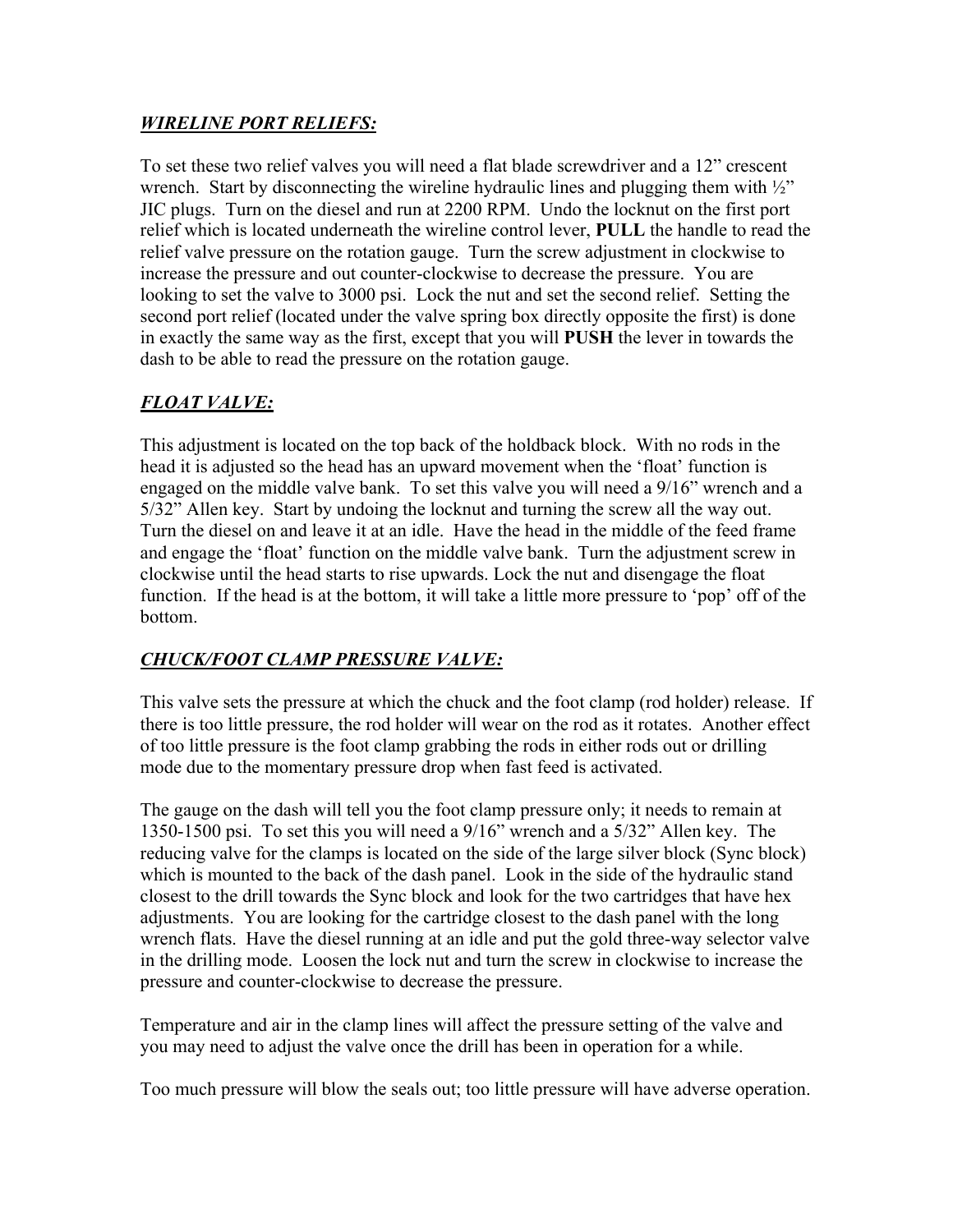## *MAIN FEED CYLINDER COUNTER-BALANCE VALVES*

This is the black block that is mounted on the inside of the hydraulic stand that has two silver cartridges protruding from the bottom. The valve cannot be accurately set in the field and it is not recommended that it be adjusted. If it has been adjusted it can be reset to a factory setting by loosening the lock nut and, using a 3/16" Allen key, turn the screw all the way counter-clockwise. Once that has been done turn the screw in clockwise exactly 6 turns.

It is important to note that a counterbalance adjustment is exactly opposite to a relief adjustment. Turning the adjustment screw in clockwise will decrease the pressure while turning it out counter-clockwise will increase the pressure.

## *CARTRIDGES IN SYNC BLOCK AND ADJUSTMENT ON ROTATION MOTOR*

There are two cartridges located in the sync block in locations 5A and 5B that have a screw type adjustment. Turning this screw in or out will have no affect and should not be preformed. The setting affects the pressure at which the cartridge valve shifts and has no bearing on sync block operation. See caliper settings to set these valves (if needed).

There is an adjustment on the rotation motor under the yellow cap that should not be readjusted either. This sets the threshold pressure and should be left alone. See caliper settings to reset if needed.

## *CALIPER SETTINGS*

These measurements are of all the screw adjustments on the A5 drill. They are meant to provide a quick check of the hydraulic settings to see if you are in the range of where the adjustments were from factory.

All of these measurements were made with digital calipers using the depth function from the top of the screw to the top of the lock nut. The lock nut must be tight for these checks.

5A & 5B: 0.352"-0.366" Wire line relief's: 0.250" Middle valve relief: 0.260"-0.280" Rotation motor threshold: 0.735" Foot clamp valve: 0.279"-0.293" Float: 0.270" Spike relief: 0.320" Pump 1 comp: 0.297" Pump 1 L/S: 0.392" Pump 1 Max Vol: 0.3125" (5/16") Pump 2 comp: 0.241" Pump 2 L/S: 0.422" Pump 3 comp: 0.218"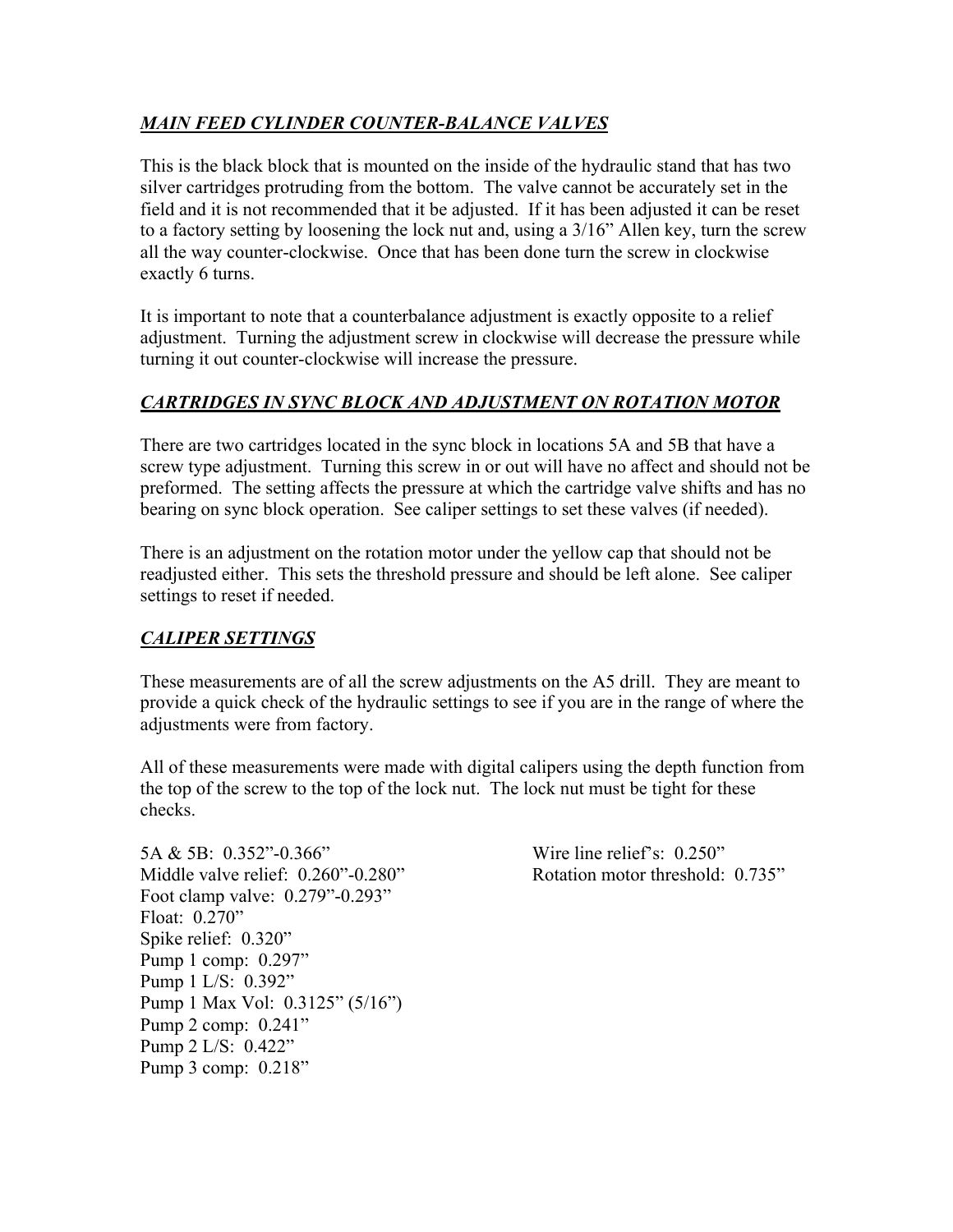*This section is a troubleshooting reference and is listed in order of each of the main components.*

## *MAIN PUMP (Kawasaki):*

#### **Problem: Leak coming from face of pump**

Solution: Determine if oil is coming from shaft seal or recessed hex plug located above the shaft. The plug is not easily seen as it is hidden by the mounting bracket. Pump seal is a Kawasaki part number P-PTCV48V and the plug has an ORB (900 series) #12 O-ring.

#### **Problem: Leak coming from join between pumps**

Solution: Replace O-ring and add silicone sealant such as orange RTV to aid in sealing. O-ring for spot between pump 1 and 2 is **2-155/N1490** and between pump 2 and 3 is **2-042/N1490.**

#### **Problem: Pump is noisy, as in making a chattering, popping noise similar to the sound of gravel going through pump.**

Solution: Pump is cavitating; air is explosively decompressing inside the pump and can cause damage over time. Make sure suction line fittings are tight and hose is not damaged. Sometimes a blown shaft seal or O-ring can let air in but not let oil out.

#### **Problem: Pump will not go to maximum pressure of 4500 psi.**

Solution: Total pump failure is very uncommon unless the tank has been run dry. If the system had been working at full pressure, the most likely cause is an obstruction in the 0.030" orifice located on the  $\frac{1}{4}$ " JIC fitting coming from the side of the main valve bank. Use air or an acetylene torch tip cleaner to clean the orifice out and re-install. If the orifice is clear and you are using 68wt hydraulic oil in a cold time of year, you will need to wait for the oil to warm up before being able to proceed with normal operation. Run the rotation for 10 minutes (no rods in head) with no cooling water to do this. If the load sense setting is too low, this will also affect maximum pump pressure. See setting the main pump for instructions on how to do this.

If you do suspect excessive pump wear or pump failure you can check the case flow coming from the side port of the pump there should be an absolute maximum of 4 GPM. This is best done with a flow meter as running the hose into a bucket is not only dangerous but is also an inaccurate way of checking case flow. The maximum volume stop can be adjusted out to compensate somewhat for a worn pump. Enlist the help of a local hydraulic shop to do a full load test of the pump either in the shop or in the field.

## **Problem: Total loss of hydraulics**

Solution: Check the shaft and keyway on the main pump for breakage.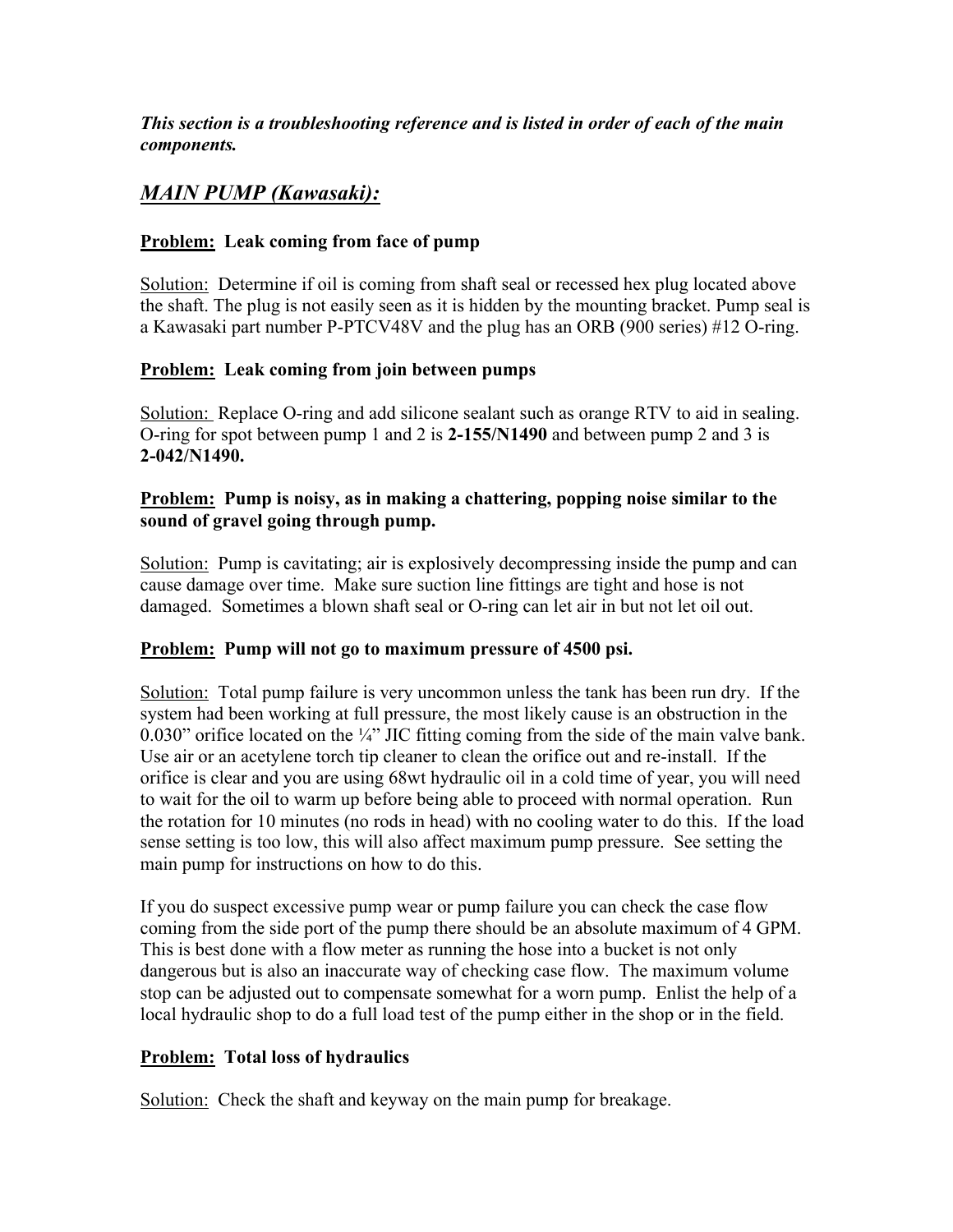## *SECOND PUMP AND WATER PUMP SYSTEM:*

The water pump system is a very simple one in regards to it only has five components in it. If you suspect one faulty part, bypass it with the aid of JIC unions. Further explanation will be given below.

### **Problem: Water pump system is getting excessively hot.**

Solution: Heat can sometimes be a trouble to accurately trace as the heat can be coming from an unrelated component. It is best to let the entire system cool down and restart once the components have cooled sufficiently. Once everything has cooled down, run the system and use either your hands or an infrared temperature gun to look for hot spots.

First check the water pump for excessive bypass, if this is the culprit it will heat up before everything else. A case flow check can be done as well to determine the extent of the damage.

Second, check the control valve is fully engaged. A partially opened valve will generate heat from the oil going over a sharp edged surface. Slop in the valve lever might be evident.

Third, check for a plugged filter. The oil can heat up if the oil is flowing over the filter bypass.

Forth, check for a faulty flow control valve. These valves have been known to fail even though there is only three parts to them. Check for full movement on the knob; you should be able to go from fully closed to fully open with no problems.

#### **Problem: Water pump is running very slowly and will not get up to speed no matter how much the flow control is opened.**

Solution: First, check the condition of the pressure filter. Look for a large amount of metal contamination being evidence of a pump failure. Replace pump, try to determine why pump failed and continue. Remember to open suction valve.

Once filter has been checked and pump failure has been eliminated you can check the flow control and directional valve by bypassing them with JIC unions. Start by removing the two lines going to the flow control and joining them together. Turn the system on and engage the water pump directional valve to see if the water pump spins at full RPM. If it does not; reconnect the flow control, turn it all the way closed and bypass the directional valve. Do this by joining the lower flow control line to the rear most valve port line and then join the front most valve port line to either the tank line from this valve or another tank line that is easily accessed. The load sense line will need to be teed into the pump pressure line to bypass the load sense function. Turn the system on and engage the water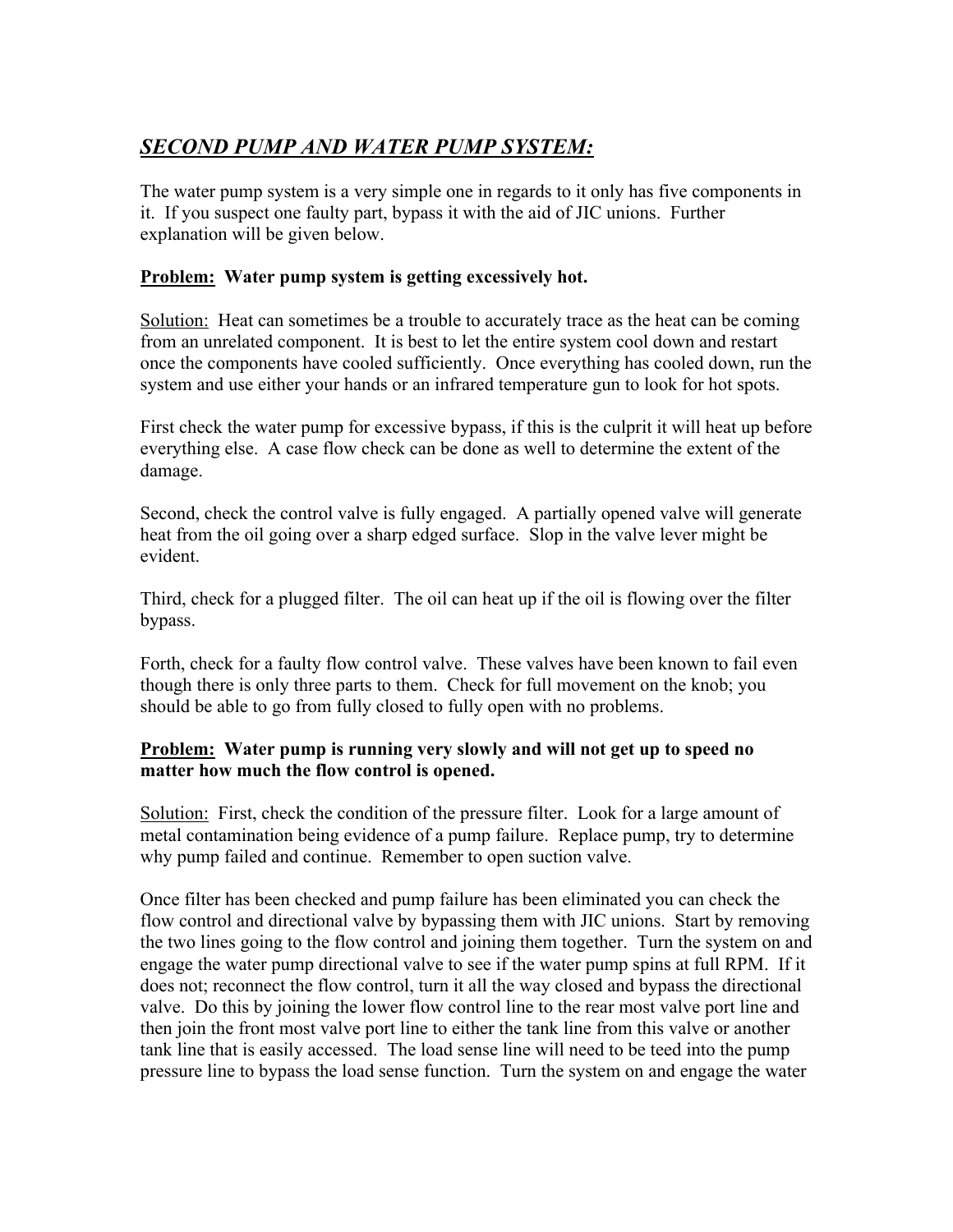pump by opening the flow control valve. Turn the valve from fully closed to fully open and check for full water pump operation.

Third, check the correct operation of the load sense. If the load sense is faulty it will only allow the water pump to get up to 250 psi. Tee the load sense line into the pump pressure line and operate the system. This will nullify the load sense and the pump will run at full pressure all of the time.

Forth, check water pump motor. The best way to do this is to first check the shaft to ensure the keyway is not damaged and then do a case flow test on the motor. If the motor is excessively worn, a lot of oil will flow from this port.

#### **Problem: Water pump does not work at all.**

Solution: First check to see if the hoist, mud mix or slow feed still works. If they do not, then the shaft of the second pump has snapped and will need to be replaced.

Second, check the pressure filter for massive amounts of metal contamination being evidence of pump failure. Check the return filter as well for evidence of water pump failure.

Third, check the flow control valve for failure.

Forth, disengage the water pump motor from water pump and run it to check for water pump failure.

## *THIRD PUMP AND SLOW FEED/FLOAT/HOIST VALVE (Middle)*

#### **Problem: Slow feed/float/hoist does not work.**

Solution: Check the shaft of the third pump for breakage. If this is the case the rear of the second pump shaft is most likely damaged as well. Replace damaged parts.

#### **Problem: Middle valve is getting excessively hot**

Solution: The relief valve is bypassing. No oil should be flowing through this valve in neutral. See setting of the third pump and middle valve for instructions on how to properly set these. If setting has been done properly, the relief valve could have become damaged in that either the spring could have broken or the relief seat could have become scored. Disassemble and inspect as necessary.

#### **Problem: Slow feed pressure is too low.**

Solution: Either pump or relief is out of adjustment. See settings for procedure on how to reset.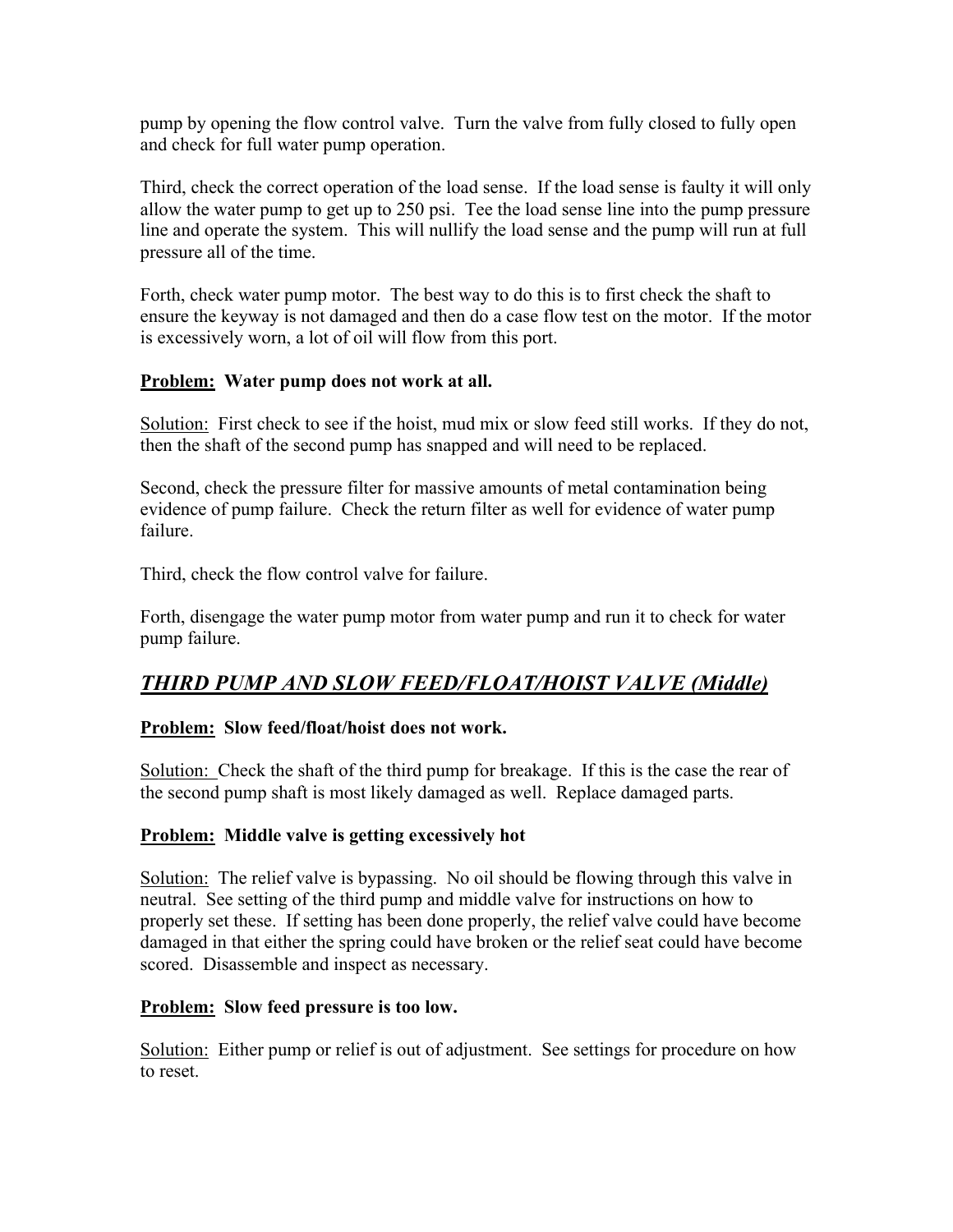*NOTE:* Feed pressure will drop to zero if the slow feed flow control is fully opened while drilling. You still have maximum bit pressure if holdback is at zero, and the feed gauge is at zero as 3000 psi is still on the rod end of the cylinder.

## *MAIN VALVE BANK (ROTATION/FAST FEED/WIRELINE)*

#### **Problem: Rotation lever does not detent in the forward position**.

Solution: There are two handle travel limit screws on the handle box. Loosen the locknut (8mm wrench) and turn the bottom screw out until the handle is able to detent. The top screw will limit the handle travel away from the dash and is used to set the how fast the head will spin when breaking rods. This is set at Zinex so there is only 1 inch of handle movement.

#### **Problem: Fitting in inlet cover or inlet cover itself has developed a crack and is leaking oil.**

Solution: STOP DRILLING IMMEDIATELY! If there is a spike relief installed, it is set too high. If there is no spike limiting relief installed, order one from Zinex as well as a replacement cover. The relief comes preset and no further adjustments will be required.

#### **Problem: Fast feed chatters or jumps when traveling up or down in a slow to moderate speed.**

Solution: There are a number of solutions to fix this problem, some drills have the problem worse than others, and some do not have the problem at all.

The first thing that can immediately be done, to get you by if the problem is really bad, is to put the middle valve into the float position.

Next step would be to ensure there is an orifice mounted on the load sense line of the main valve bank, then adjust the load sense setting as outlined in the setting of the main pump section.

Next, ensure all of the fittings and hoses for the feed cylinder are tight. One of the hoses can be taken off of the bulkhead on the head to see if air is trapped in the line. If air is continually found, air is still being drawn in from somewhere. Air will cause spongy and erratic operation.

Lastly, if the problem still persists, a new fast feed spool can be obtained from Zinex to replace the existing one. A couple of different spools might need to be tried before getting one that will work properly.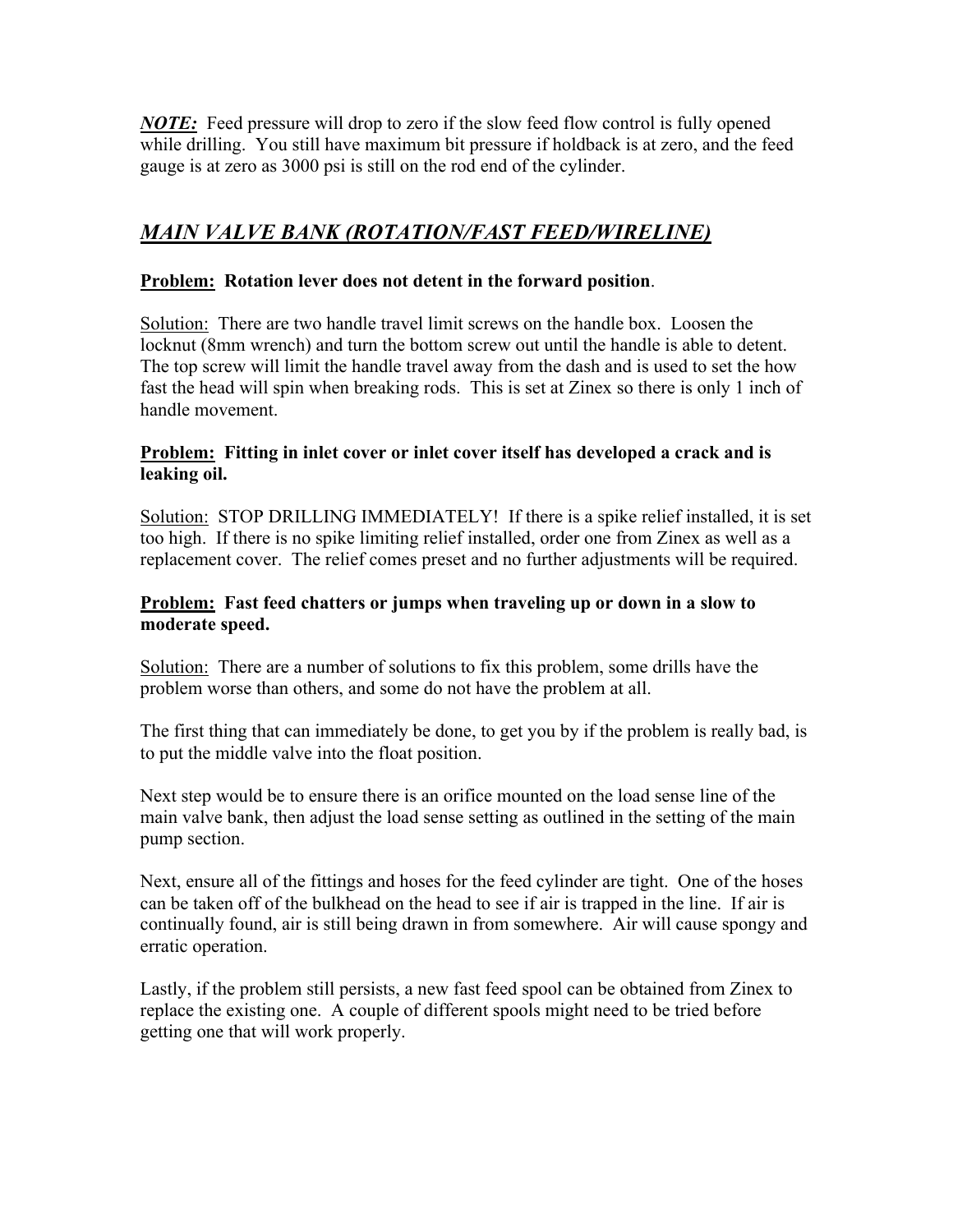#### **Problem: Wire line will run away when handle is pushed only slightly and takes moving the lever in the opposite direction to stop the wire line.**

Solution: Heavier H rod core barrel will have a tendency to do this more than others. Having a dry tube will facilitate the runaway as well as there is no water to slow the barrel. Having the head at 90 degrees also makes this problem worse as the barrel is not slowed by the rod walls. If the wire line is moving too quickly, the wire spool will overrun and turn the motor into a pump. The wire line motor is able to draw oil from the anti-cavitation check in one port relief and push the oil against the other port relief. This will make a chattering/popping noise. There is no real solution to this problem but to turn the two port relief's in  $\frac{3}{4}$  of a turn each. This is only to be done when using the heavier core barrels and will cause the wire line motor to have a shortened lifespan. Pulling the lever in the opposite direction is the most common practice and is a form of dynamic braking. Just do not pull or push the lever from one extreme to the other. Good judgment and common sense are to be used here.

#### **Problem: Valve is getting excessively hot.**

Solution: Check that there is adequate cooling water going through the cooler and then check that the spike relief is not bypassing. If the spike relief is bypassing then the vent line will become screaming hot.

#### **Problem: Rotation will only go to a pressure less than 4500 psi (typically 1500-2000)**

Solution: First run the head to one extreme or the other and deadhead the cylinder. While holding the lever in or out, note the pressure on the gauge. If the gauge reads anything less than 4500 psi first check the orifice as outlined in the main pump troubleshooting section and then follow the setting of the pressures guide. Next check the spike relief is not bypassing. If the pressure reads 4500 psi with the feed cylinder deadheaded, then the rotation motor is worn out and will need to be rebuilt.

#### **Problem: Feed cylinder will not stay up**

Solution: Counter-Balances are faulty. Replace both cartridges.

#### **Problem: You are not able to fast feed up while the rotation is running.**

Solution: This normal. If the rotation is running at 3500 psi, this is the priority in the circuit. If you go to fast feed up, the head will come up off of the bottom, but if the pressure drops because there is no more load on the bit, the head will no longer feed up due to the pressure dropping below what is needed to fast feed the head up. The head will only come up if there is sufficient drag on the bit or rods because the pressure is high enough. If you need to raise the head while drilling, use the holdback function while slow feeding to come back up or turn the rotation off momentarily.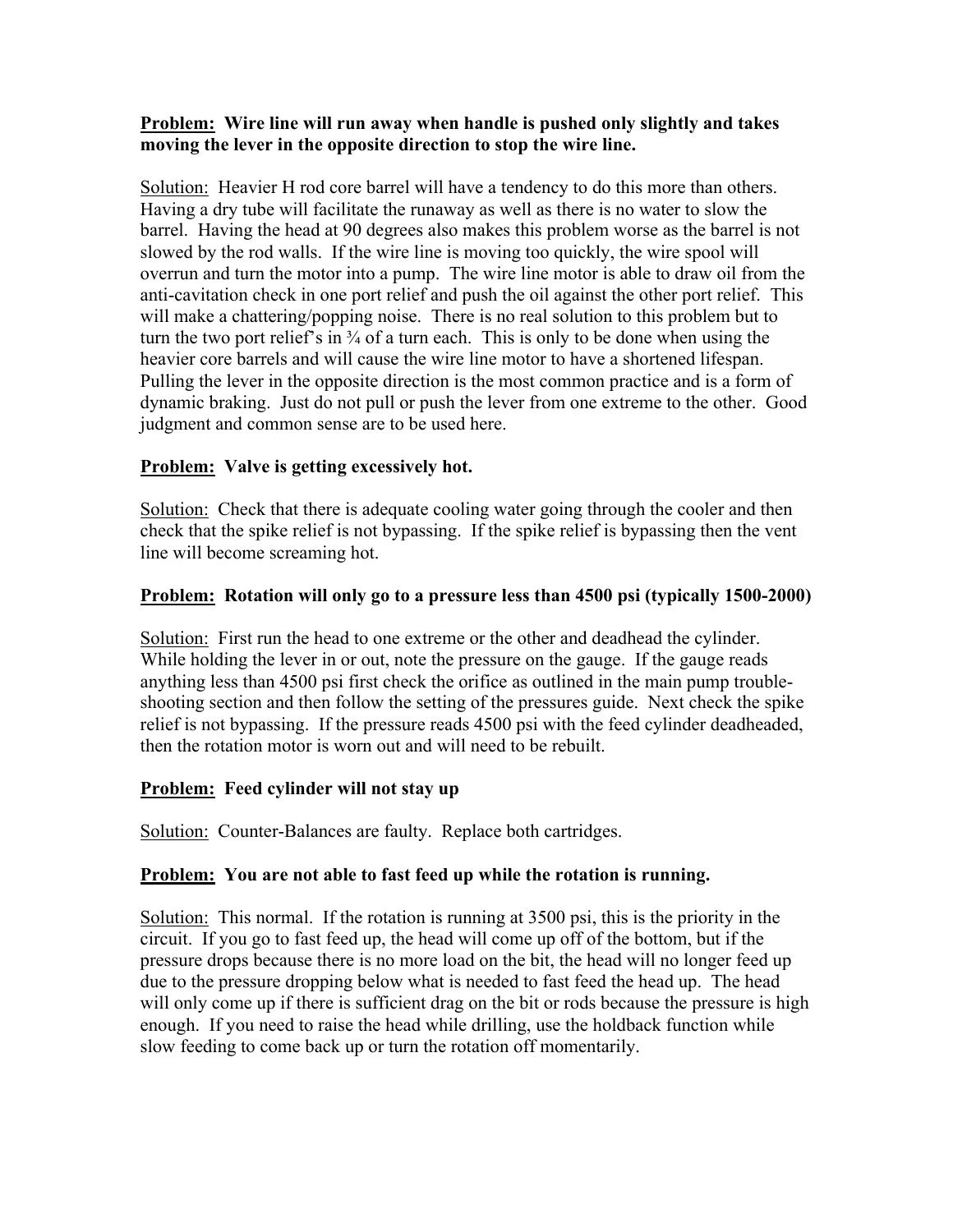## *ROTATION MOTOR:*

#### **Problem: Rotation will only go to a pressure less than 4500 psi (typically 1500-2000)**

Solution: See problem above.

#### **Problem: Rotation pressure or speed will drop down and then go back up once handle is jogged.**

Solution: First, replace the swash cartridge located on the dash panel. If problem persists, see problem and solutions above. **Problem: Head will not get up to full RPM.**

Solution: First verify that the wire line and the fast feed are functioning as normal. Next, turn the swash cartridge fully clockwise and back the other way. If RPM does not increase or decrease, replace the swash cartridge.

#### **Problem: Hydraulic oil is getting into head**

Solution: Shaft seal and O-ring on motor are blown. Replace O-ring and shaft seal. Fluidseal part numbers **BABSL060080070/V** for shaft seal and **MORV1144031/N90** for O-ring. These are available for order through any hydraulic shop.

## *HOLDBACK/SLOWFEED/FLOAT MANIFOLD:*

#### **Problem: Float will not operate or head falls instead of raises when float is engaged.**

Solution: Either adjust float cartridge as outlined in the adjustment section or replace cartridge.

#### **Problem: Cylinder will not feed when slow feed is engaged.**

Solution: First check that the holdback pressure is zero, then check that the slow feed flow control on the dash has not seized up. Next remove and check the three sun cartridges (DKDC-XHN) to see if there is a visible obstruction in the valve or an O-ring has blown. Lastly, remove and check the both the float and holdback cartridges for damage or blown O-rings. Repair as necessary.

#### **Problem: There is not enough pressure on slow feed.**

Solution: See third pump trouble-shooting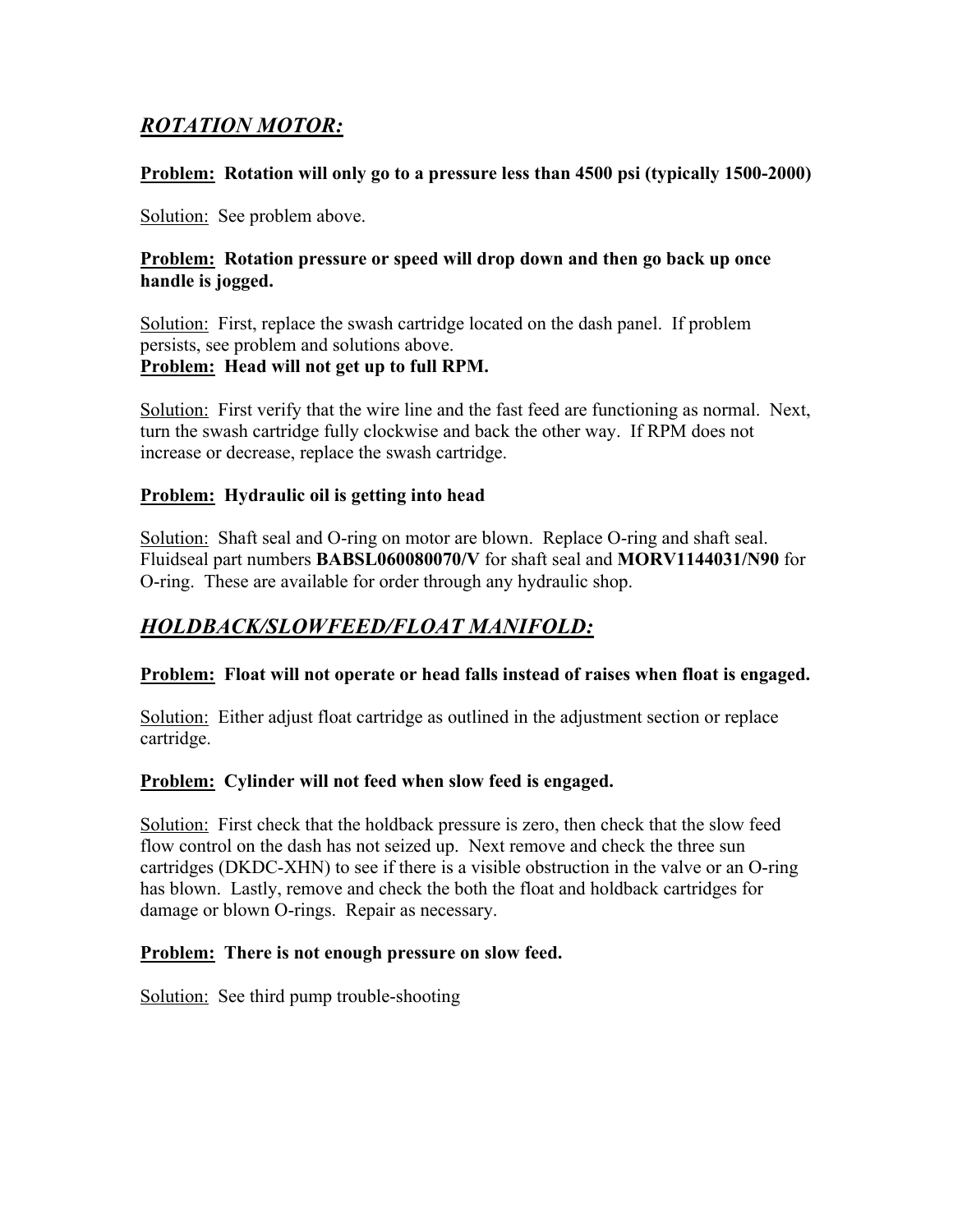#### **Problem: Feed cylinder is pulsing or chattering on slow feed (at very low speed)**

Solution: The seals inside the cylinder are sticking and slipping against the cylinder wall. Use Caterpillar Oil additive to prevent stick slip, Caterpillar part number **1U-9891**. Once the additive has been put in, cycle the feed cylinder using fast feed about twenty times. This will remove the problem. All drills manufactured after April 2008 will have this additive already added to the hydraulic oil. It is a good idea to add another jug if you drain and replace the hydraulic oil.

If you suspect that the counter-balances or the sync block might be playing into a problem on the slow feed circuit, you can isolate the slow feed manifold by plugging and capping the tees where they join into the counterbalance block. You will have to raise the head using the float and lower using slow feed.

## **Problem: Feed cylinder rises when slow feed in engaged.**

Solution: Hold back pressure is too high. Either turn the holdback knob all the way out, or if this is already done, replace the holdback cartridge as it is most likely faulty or has a damaged O-ring. A plugged tank line on the float block will also make the head rise.

## *SYNCRONIZING BLOCK:*

## **Problem: Synchronization out of sequence**

Solution: The most common problem with the sync block is the gold three way lever being knocked out of adjustment. You should always start the sync block troubleshooting by ensuring that this valve is in its proper place. Here is how to set it up:

- 1 Remove the nut holding the knob onto the valve while pressing the gold piece down with your other hand to prevent losing the spring and detent underneath.
- 2 While still holding the gold piece down, hold your other hand underneath to catch the pieces that fall out as you remove the gold lever assembly.
- 3 Remove the gold lever assembly.
- 4 Look underneath the gold assembly and locate the knurled nut with a square hole.
- 5 Pop the nut out of the lever assembly using a punch or a bolt.
- 6 Put the nut on the valve stem protruding from the sync block overtop of the spring.
- 7 Push the nut down to engage the stem flats and turn the nut clockwise as far as possible.
- 8 Use grease to hold the spring and detent in the bottom of the gold lever and place lever assembly on the valve stem taking great care to line up the detent button in the hole at the 5 O'clock position on the small plate. The best way to do this is to rotate the gold assembly clockwise as you find the detent hole. Restart the procedure if the stem has been moved. Hold the assembly down.
- 9 While holding the gold assembly down, install the nut and tighten.